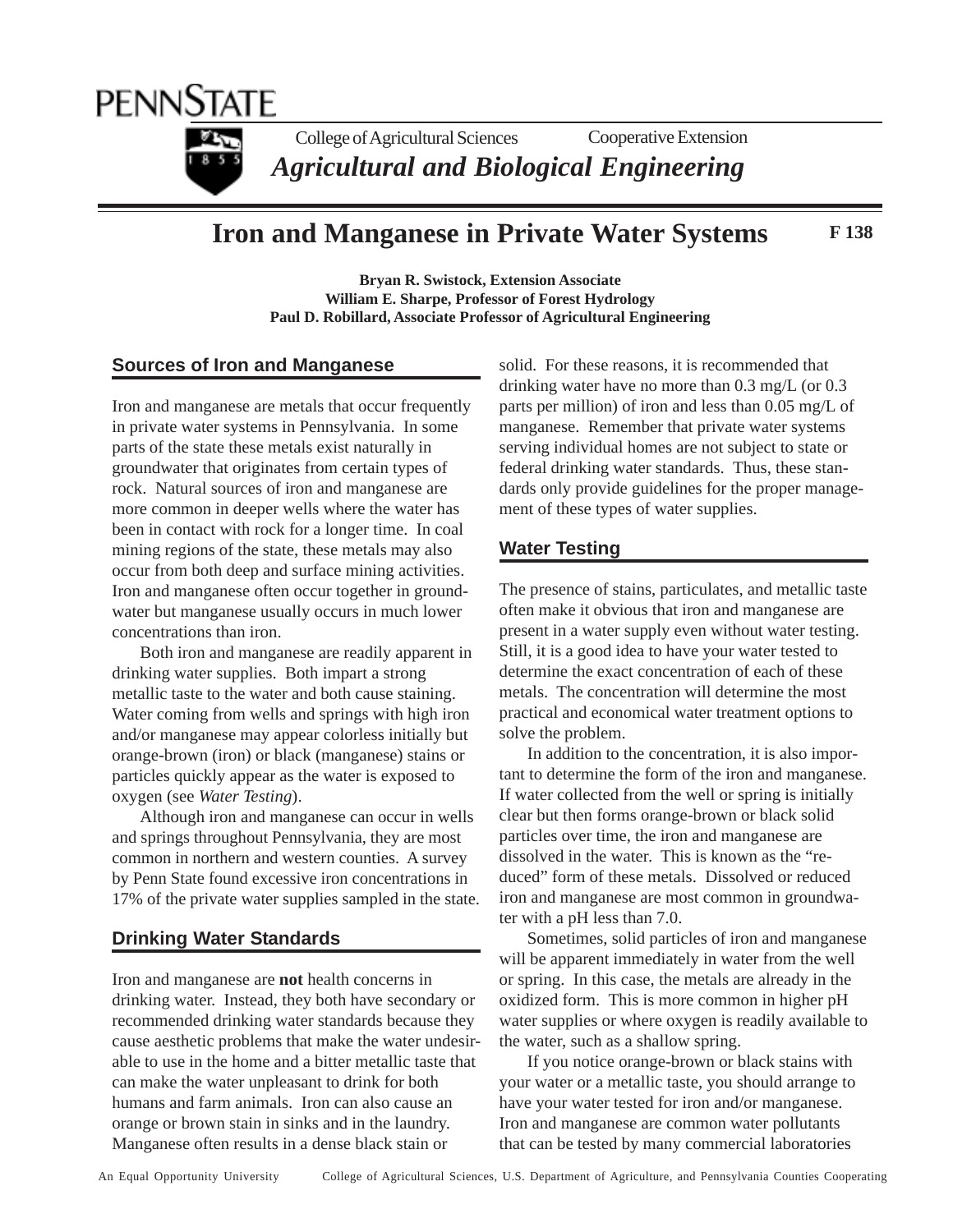in Pennsylvania. You can obtain a list of certified commercial water testing laboratories from your local Cooperative Extension office. Ask for Agricultural and Biological Engineering fact sheet number F-105 entitled *Where to Have Your Water Tested*. This fact sheet and many others related to private water system and septic system management are also available online at http://wqext.psu.edu/.

## **Removing Iron and Manganese from Water**

Iron and manganese can be effectively removed from water using a number of treatment processes depending on both the form and concentration of the metals. Since iron and manganese are aesthetic problems that affect all potential uses of the water, they must be removed from all water entering the home using Point-of-Entry (POE) treatment devices.

When multiple treatment processes are applicable to your problem, make sure you shop around and compare treatment units and prices among several reputable dealers that carry a variety of treatment devices. Be sure to understand the maintenance requirements for each unit and get a written warranty for any device you decide to purchase. Consult Fact Sheet F-131 "Home Water Treatment in Perspective" (available at your county Cooperative Extension Office) for guidance on purchasing water treatment equipment.

#### *Water Softening (Ion Exchange)*

Conventional water softeners are sometimes effective for removing iron and small amounts of manganese. Water softeners are typically used to remove calcium and magnesium hardness in water by an exchange process. The calcium and magnesium are removed from the water and sodium is added in their place. Iron and manganese removal is accomplished in the same way by exchanging the iron and manganese for sodium. The iron and manganese are then removed from the softener resin bed through backwashing and regeneration.

Removal efficiencies by softeners will vary depending on the iron concentration, water hardness and pH. Softeners are generally only recommended when the water pH is greater than 6.7, the water hardness is between 3 and 20 grains per gallon (50- 350 mg/L) and the dissolved iron concentration is less than 5 mg/L.

Oxidized forms of iron and manganese will foul the softener resin. Thus, it is critical that the raw

water not come in contact with any oxidizing agents like air or chlorine before entering the softener. Using the softener resin bed as a mechanical filter for oxidized iron and manganese is generally not recommended. This could damage the resin bed and require much more frequent backwashing. If oxidized iron and/or manganese are present in the raw water, filtration should be used for removal.

Additional information about softeners and their maintenance is available in fact sheet F-141 *Water Softening* available from your county Cooperative Extension office.

#### *Polyphosphate Addition*

Water containing dissolved iron concentrations less than 2 mg/L may be treated using polyphosphate addition. Phosphate addition is generally ineffective in treating manganese. The phosphate is fed into the water using a chemical feed pump that often requires trial and error dose adjustments. In this case, the iron is surrounded or "sequestered" by the phosphate and is not actually removed from the water.

There are some major drawbacks to this process. Although the sequestered iron will not cause objectionable stains, it will still give the water a metallic taste. In addition, if too much phosphate is added to the water, it will give the water a slippery feeling and it may also cause diarrhea. The polyphosphate may also be degraded in a water heater resulting in release of sequestered iron.

#### *Oxidizing Filters*

Oxidizing filters both oxidize and filter iron and manganese in one unit. The filter is usually comprised of manganese treated greensand although other materials such as birm can also be used. In the case of a manganese greensand filter, the filter media is treated with potassium permanganate to form a coating that oxidizes the dissolved iron and manganese and then filters them out of the water. Because these units combine oxidation and filtration, they can be used to treat raw water with dissolved and/or oxidized iron and manganese.

Manganese greensand filters require significant maintenance including frequent regeneration with a potassium permanganate solution as it is consumed during oxidation of the dissolved metals. In addition, these units require regular backwashing to remove the oxidized iron and manganese particles. The potassium permanganate solution used for regeneration is toxic and must be handled and stored carefully using specific safety measures.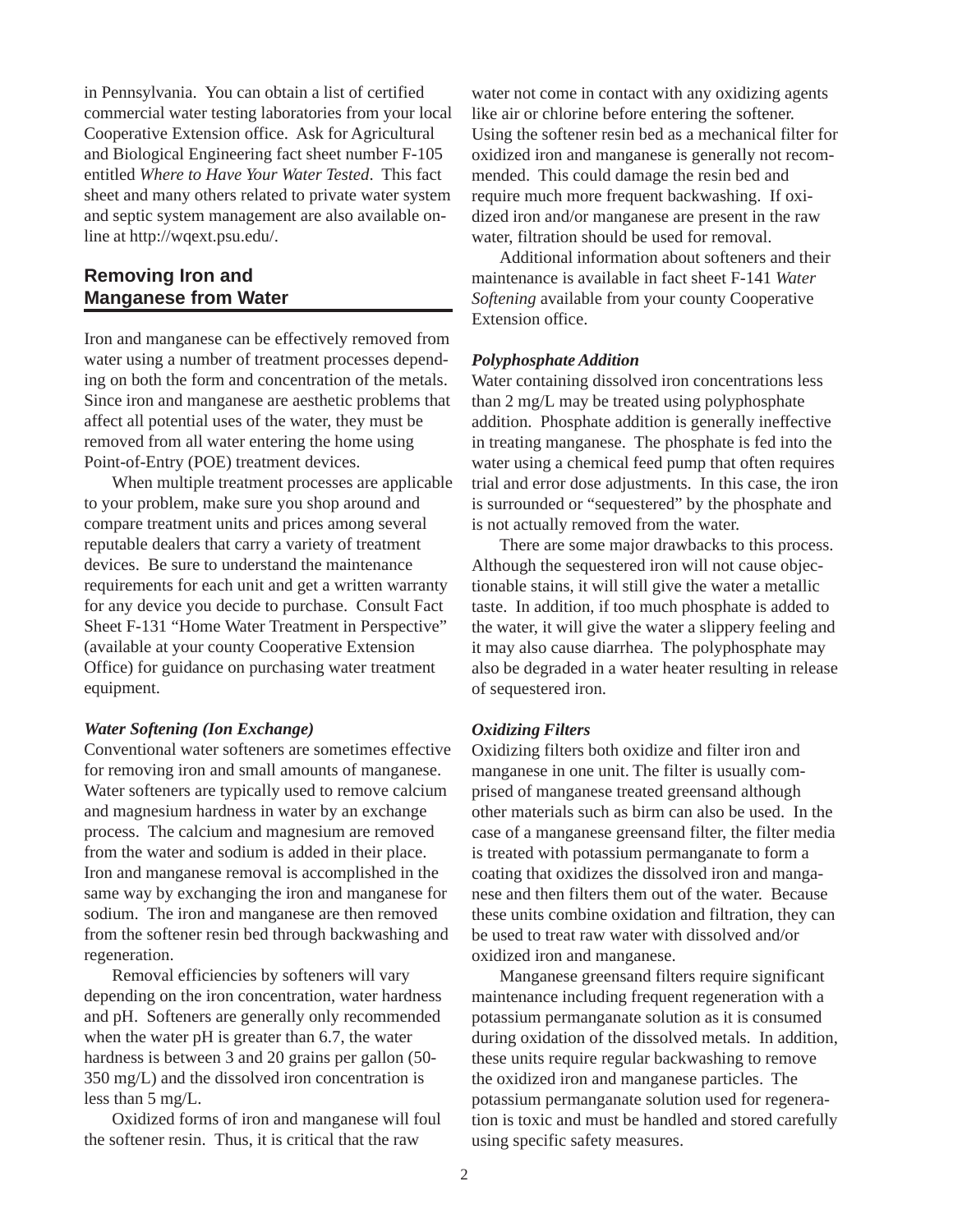When properly maintained manganese greensand filters are extremely efficient for moderate levels of both dissolved and oxidized iron and manganese. They are generally recommended when the combined iron and manganese concentration is in the range of 3 to 10 mg/L. Keep in mind that the frequency of maintenance (backwashing and regeneration) will increase as the metals concentration increases.

Birm filters are similar to manganese greensand but they do not require regeneration because they utilize oxygen present in the raw water to oxidize the metals. As a result, the raw water must contain a certain amount of dissolved oxygen and the pH should be at least 6.8 for iron removal and 7.5 for manganese removal. Even under ideal conditions, manganese removal efficiency is highly variable with birm filters. Birm filters do require backwashing to remove accumulated oxidized metal particles.

#### *Oxidation Followed by Filtration*

When combined levels of iron and manganese exceed 10 mg/L, the most effective treatment involves oxidation followed by filtration. In this process, a chemical is added to convert any dissolved iron and manganese into the solid, oxidized forms that can then be easily filtered from the water. Chlorine is most commonly used as the oxidant although potassium permanganate and hydrogen peroxide can also be used. A small chemical feed pump is used to feed the chlorine (usually sodium hypochlorite) solution into the water upstream from a mixing tank or coil of plastic pipe. The mixing tank or pipe coil is necessary to provide contact time for the iron and manganese precipitates to form. It may be necessary to install an activated carbon filter to remove the objectionable taste and odor from the residual chlorine. Chlorine is not recommended as an oxidant for very high manganese levels because a very high pH is necessary to completely oxidize the manganese.

Significant system maintenance is required with these units. Solution tanks must be routinely refilled and mechanical filters need to be backwashed to remove accumulated iron and manganese particles. If a carbon filter is also installed, the carbon would need to be replaced occasionally as it becomes exhausted. The frequency of maintenance is primarily determined by the concentration of the metals in the raw water and the amount of water used.

#### *Other Treatment Methods*

The methods described above are the most common processes for removing iron and manganese but others like aeration, ozonation, and catalytic carbon may also be effective. While these units may successfully treat iron and/or manganese, their cost should be carefully compared with more traditional treatment methods and, as always, you should obtain a written guarantee of their effectiveness.

Aeration units may work by cascading, bubbling, or stripping the gas from the water. Aeration may be advantageous because it does not add chemicals to the water. Maintenance costs are low for aeration units but the initial purchase costs are often higher then other treatment options. Aeration units also require a filter for removal of the oxidized iron and manganese which must be backwashed. The water should also be disinfected to keep bacteria from colonizing the aerator.

Catalytic carbon adsorbs then oxidizes and filters dissolved iron in one unit. It is effective for concentrations of dissolved iron less then 1.0 mg/L. Maintenance requirements are less than oxidizing filters because no chemicals are added, but backwashing is still necessary. Catalytic carbon requires a minimum of 4.0 mg/L of dissolved oxygen in the source water. Some groundwater supplies may need pretreatment to increase the dissolved oxygen concentration.

In recent years, ozonation has received more attention as a method for treating numerous water quality problems. Like chlorine, ozone is a strong oxidant but it is a much more unstable gas that must be generated on-site using electricity. Once the ozone is produced, it is injected into the water where it oxides dissolved metals which must then be filtered. Ozone units are usually more expensive than other more conventional treatment options but they may be useful where multiple water quality problems must be treated (i.e. bacteria and metals).

More information and details on all of the methods available for removing iron and manganese from water is available from the NRAES-48 publication entitled *Home Water Treatment*. This 120-page publication is available from the Publications Distribution Center (814-865-6713) for \$15.